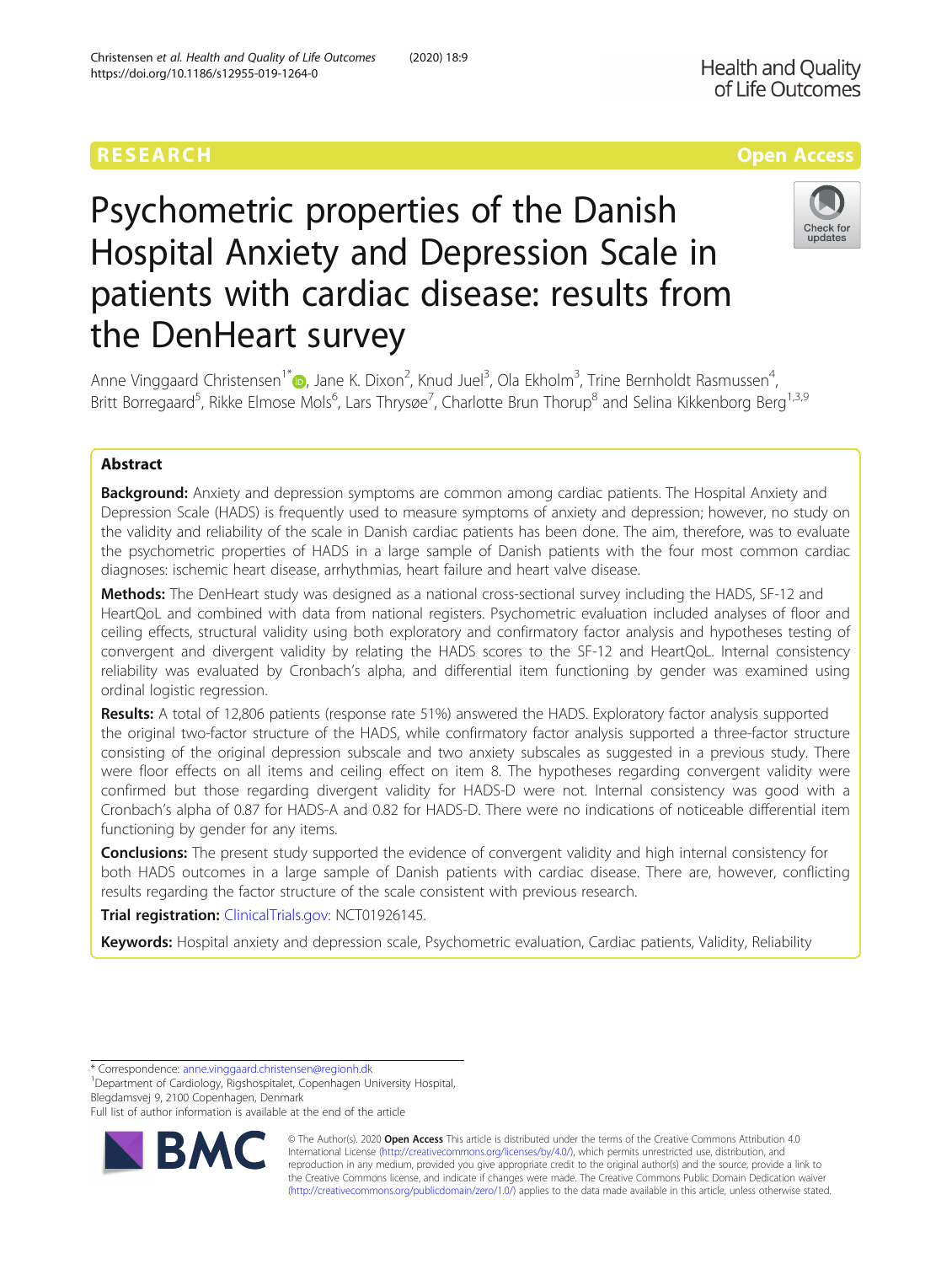Anxiety and depression symptoms are common among cardiac patients with prevalence rates of up to 30 and 20%, respectively, at hospital discharge and up to three months after hospitalization. This reflects the possible severity of the physical illness on other aspects of health [[1,](#page-11-0) [2](#page-11-0)]. Previous studies have shown that anxiety and depression symptoms can predict future morbidity and mortality among cardiac patients  $[3, 4]$  $[3, 4]$  $[3, 4]$  $[3, 4]$  underlining the importance of identifying these symptoms in order to initiate interventions to reduce them. A prerequisite for this is having a valid instrument to identify the symptoms.

The Hospital Anxiety and Depression Scale (HADS) was developed for patients with somatic illness admitted to the hospital [[5\]](#page-11-0) and is often used as a self-rating scale to screen for anxiety and depression symptoms across a wide range of patient and general populations. The scale includes two subscales, HADS-A and HADS-D measuring anxiety and depression symptoms, respectively. The scale is focused on the psychic symptoms of mood disorders, leaving out physical symptoms that can be confused with physical illness [[5\]](#page-11-0). This is an advantage in cardiac populations where symptoms such as palpitations or dizziness might be related to the underlying cardiac disease and not a potential mood disorder.

HADS has been extensively tested for validity and reliability in English and other language versions, with satisfactory results across different patient populations, e.g. cardiac disease, cancer, psychological illness and in general populations [[6](#page-11-0)–[8](#page-11-0)]. Looking at previous validation studies of HADS in cardiac populations, however, there are differing results regarding the factor structure of the scale, Table [1.](#page-2-0) The originally proposed two-factor structure is confirmed in six studies  $[9-14]$  $[9-14]$  $[9-14]$ , but eight studies find different versions of a three-factor structure to have the best fit depending on the analytic method used [[12,](#page-11-0) [13,](#page-11-0) [15](#page-11-0)–[20\]](#page-11-0). By contrast, one study finds a onefactor structure to have the best fit [[21\]](#page-11-0).

Differential item functioning (DIF) is a form of measurement error at item level by which patients from different groups with the same level of a construct being measured do not have the same scores. The presence of DIF by gender has been examined for HADS, but the results are not consistent [[22](#page-11-0)–[24](#page-11-0)].

HADS has been translated into Danish and is frequently used in clinical research but the psychometric properties of the Danish version have not been evaluated. Even though the scale has been found to be valid and reliable in previous studies, this is no assurance of equivalent validity when used in a different language, culture or context. Therefore, the aim of the current study was to evaluate the psychometric properties of the Danish HADS in a large population of patients with the

most common cardiac diagnoses: ischemic heart disease, arrhythmias, heart failure and heart valve diseases.

## Methods

## Data collection and sample

Data was collected as part of the DenHeart study. The design and methods have been described in the prepublished protocol [[25\]](#page-11-0). The DenHeart study was designed as a national cross-sectional survey combined with data from national registers at baseline and one year follow-up. Over a period of one year (April 2013– April 2014) all patients discharged or transferred from one of five national heart centers were asked to fill out a questionnaire at hospital discharge. Excluded were patients under the age of 18, patients without a Danish civil registration number, patients who did not understand Danish and patients who were unconscious when transferred from a heart center.

Based on their discharge diagnosis from the Danish National Patient Register [[26](#page-11-0)], patients were divided into diagnostic sub-groups [\[2](#page-11-0)]. Included in the current analyses are patients with ischemic heart disease, arrhythmias, heart failure and heart valve diseases.

Furthermore, co-morbidity characteristics were collected from the Danish National Patient Register [\[26](#page-11-0)]. The Tu co-morbidity index was calculated including congestive heart failure, cardiogenic shock, arrhythmia, pulmonary oedema, malignancy, diabetes, cerebrovascular disease, acute/chronic renal failure and chronic obstructive pulmonary disease – all calculated ten years back [[27](#page-11-0)].

Information on demographic characteristics were collected from the Civil Registration System [[28](#page-11-0)] and the Danish Education Register [\[29\]](#page-11-0).

## The HADS questionnaire

The HADS is a 14 item questionnaire originally developed to measure anxiety and depression symptoms in patients with somatic disease [[5](#page-11-0)]. The instrument offers two subscales, HADS-A and HADS-D, each consisting of seven items and measuring anxiety and depression symptoms, respectively. HADS-A is focused on symptoms relating to generalized anxiety and HADS-D on symptoms relating to anhedonia, a central aspect of depression  $[30]$  $[30]$ . Each item is scored on a scale of 0-3 with each subscale score ranging from 0 to 21. Eight items are reverse scored with higher scores indicating a better response. These are reversed when summing the two subscales. The recommended cut-off values are 8– 10 for possible presence of a mood disorder and  $\ge$  11 for probable presence of a mood disorder [[5\]](#page-11-0). It has previously been found that among cardiac patients the minimal clinically important difference on the HADS is 1.7 points [[31\]](#page-11-0).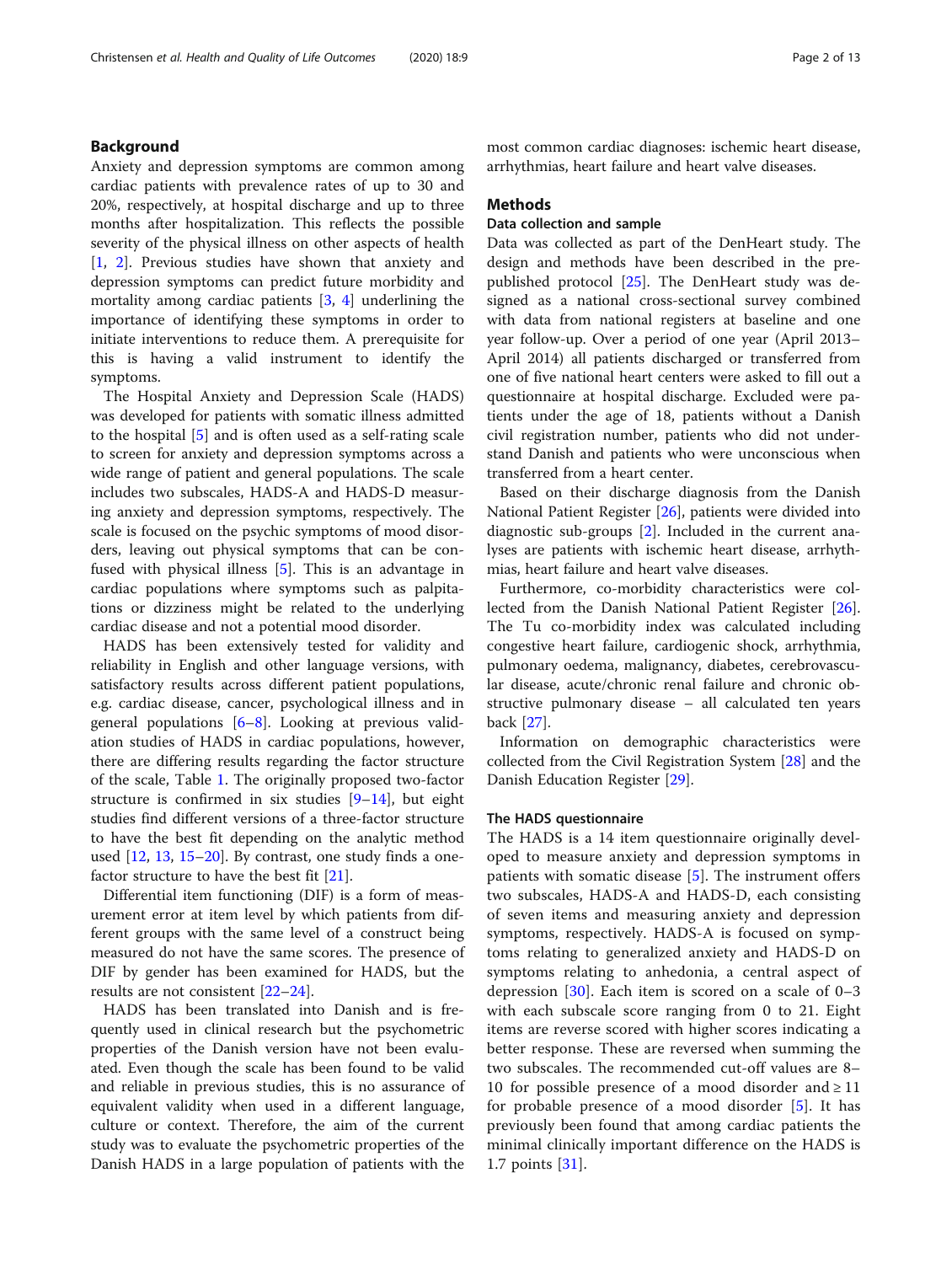| Cronbach's alpha                 |                              |                                                                              |                                             |                              |                                                                                                                                                                             |        |                                                             |                                                                                                                                           |
|----------------------------------|------------------------------|------------------------------------------------------------------------------|---------------------------------------------|------------------------------|-----------------------------------------------------------------------------------------------------------------------------------------------------------------------------|--------|-------------------------------------------------------------|-------------------------------------------------------------------------------------------------------------------------------------------|
| Reference                        | Language                     | Population                                                                   | Analytic                                    | Number<br>methods of factors | Sub scale content                                                                                                                                                           | HADS-A | HADS-D                                                      | Correlation<br>between<br>sub scales                                                                                                      |
| Ayis et al.<br>2018 [9]          | English                      | Stroke ( $n = 1443$ )                                                        | ML<br><b>PCA</b><br><b>CFA</b><br>(and IRT) | $\overline{2}$               | Anxiety:<br>1,3,5,7,9,11,13<br>Depression: 2,4,6,8,10,12,14                                                                                                                 |        |                                                             |                                                                                                                                           |
| Kaur et al.<br>2015 [15]         | Malaysian                    | Coronary artery<br>disease ( $n = 189$ )                                     | <b>PCA</b><br><b>CFA</b>                    | 3                            | Anxiety:<br>1,3,5,7,9,11,13<br>Anhedonia:<br>2,4,6,14<br>Psychomotor retardation: 8,<br>10,12                                                                               | 0.89   | 0.69<br>Anhedonia: 0.70<br>Psychomotor<br>retardation: 0.51 | Anhedonia -<br>psychomotor<br>retardation:<br>0.35<br>Anhedonia -<br>anxiety:<br>0.47<br>Psychomotor<br>retardation -<br>anxiety:<br>0.39 |
| De Smedt<br>et al. 2013 [10]     | 22<br>European<br>countries  | CABG, PCI, AMI,<br>myocardial<br>ischemia<br>$(n = 8745)$                    | <b>CFA</b>                                  | $\overline{2}$               | Anxiety: 1,3,5,7,9,11,13<br>Depression: 2,4,6,8,10,12,14                                                                                                                    | 0.82   | 0.74                                                        | 0.60                                                                                                                                      |
| Cosco et al.<br>2012 [21]        | English                      | Cardiovascular<br>disease ( $n = 893$ )                                      | <b>MSA</b>                                  | $\mathbf{1}$                 | 1,2,3,4,5,6,7,9,10,11,12,13                                                                                                                                                 |        |                                                             |                                                                                                                                           |
| Emons et al.<br>2012 [16]        | Dutch                        | Cardiac patients<br>$(n = 534)$                                              | <b>MSA</b><br>EFA CFA                       | 3                            | Anxiety: 1,3,5,9,13<br>Depression: 2,4,6,8,10,12<br>Restlessness: 7,11,14                                                                                                   |        |                                                             | Depression -<br>restlessness:<br>0.62<br>Restlessness<br>- anxiety:<br>0.68<br>Depression<br>- anxiety:<br>0.66                           |
| Kendel et al.<br>2010 [22]       | German                       | CABG<br>$(n = 1271)$                                                         | Rasch<br>(HADS-D<br>only)                   |                              | Depression: 2,4,6,12                                                                                                                                                        |        |                                                             |                                                                                                                                           |
| Hunt-Shanks<br>et al. 2010 [17]  | English                      | Cardiac patients<br>$(n = 801)$                                              | <b>CFA</b>                                  | 3                            | Negative affect: 1,5,7,11<br>Autonomic anxiety: 3,9,13<br>Depression: 2,4,6,8,10,12,14                                                                                      |        |                                                             |                                                                                                                                           |
| Martin et al.<br>2008 [18]       | German<br>Chinese<br>English | Coronary heart<br>disease<br>$(n = 1793)$                                    | <b>MGCFA</b>                                | 3                            | Antonomic anxiety:<br>3,9,13 Negative affectivity: 1,<br>5,7,11 Anhedonic depression:<br>2,4,6,8,10,12,14                                                                   |        |                                                             |                                                                                                                                           |
| Pais-Ribeiro<br>et al. 2007 [11] |                              | Portuguese Mixed patients<br>incl. Coronary<br>heart disease<br>$(n = 1322)$ | EFA<br><b>CFA</b>                           | 2                            | Anxiety:<br>1,3,5,7,9,11,13<br>Depression: 2,4,6,8,10,12,14                                                                                                                 | 0.76   | 0.81                                                        | 0.58                                                                                                                                      |
| Wang et al.<br>2006 [12]         | Chinese                      | Coronary heart<br>disease ( $n = 154$ )                                      | <b>CFA</b>                                  | $2$ or $3$                   | 2: Anxiety: 1,3,5,9,11<br>Depression: 2,4,6,7,8,10,12,14<br>3: Antonomic anxiety:<br>3,9,13<br>Negative affectivity: 1,5,7,11<br>Anhedonic depression: 2,4,6,<br>8,10,12,14 |        |                                                             |                                                                                                                                           |
| Barth and<br>Martin 2005 [13]    | German                       | Coronary heart<br>disease ( $n = 1320$ ) CFA                                 | EFA                                         | EFA: 2<br>CFA: 3             | EFA:<br>Anxiety:<br>1,3,5,7,9,11,13<br>Depression: 2,4,6,8,10,12,14<br>CFA:<br>Psychomotor agitation: 1,7,<br>11<br>Psychic anxiety:                                        |        |                                                             | 0.82<br>(between<br>HADS-A and<br>HADS-D)                                                                                                 |

## <span id="page-2-0"></span>Table 1 Previous validations of HADS in patients with cardiac disease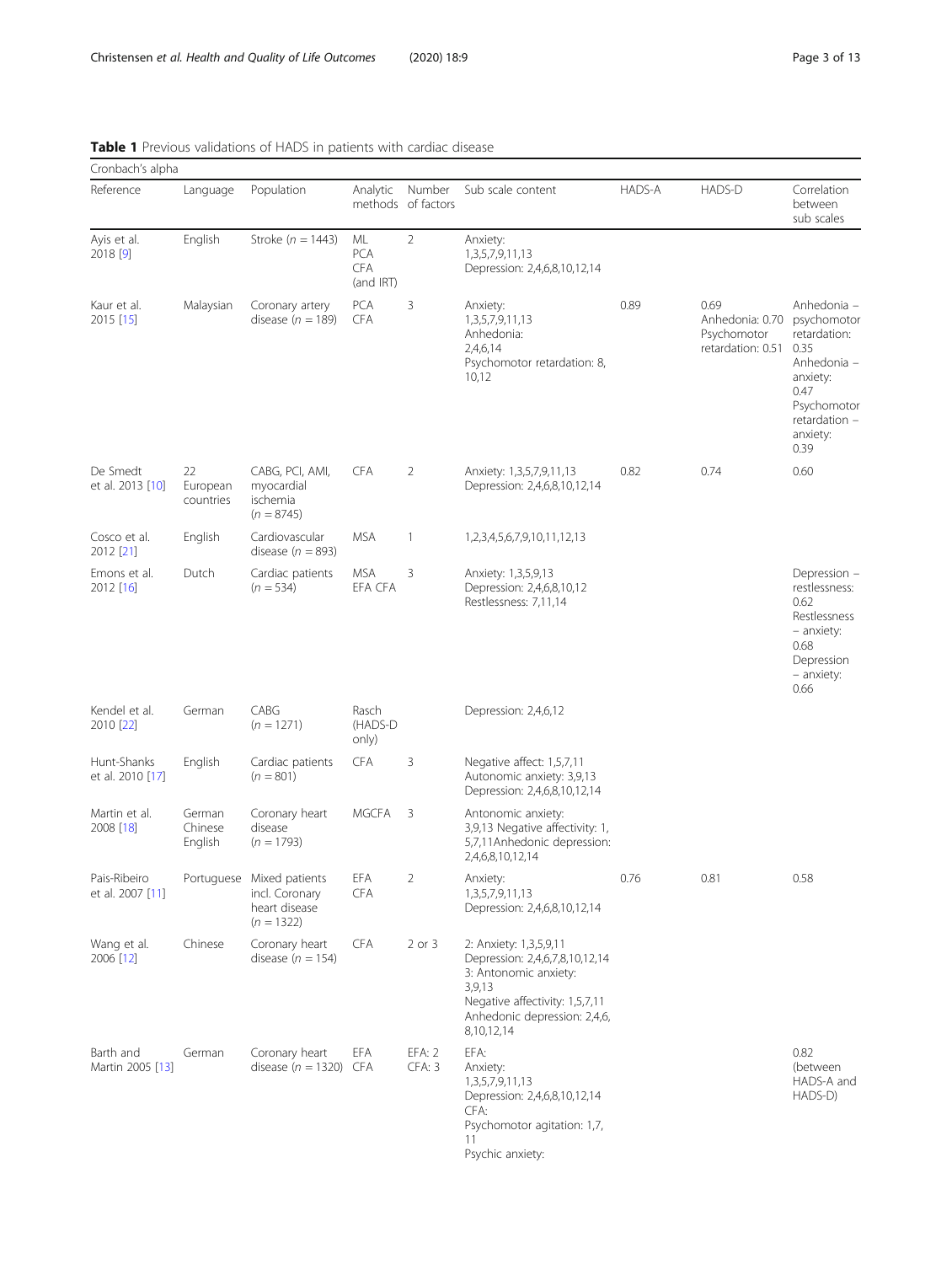Table 1 Previous validations of HADS in patients with cardiac disease (Continued)

| Cronbach's alpha                    |          |                                           |                     |                      |                                                                                                  |                                 |                                 |                                      |
|-------------------------------------|----------|-------------------------------------------|---------------------|----------------------|--------------------------------------------------------------------------------------------------|---------------------------------|---------------------------------|--------------------------------------|
| Reference                           | Language | Population                                | Analytic<br>methods | Number<br>of factors | Sub scale content                                                                                | <b>HADS-A</b>                   | HADS-D                          | Correlation<br>between<br>sub scales |
|                                     |          |                                           |                     |                      | 3,5,9,13<br>Depression: 2,4,6,8,10,12,14                                                         |                                 |                                 |                                      |
| Martin et al.<br>2004 [52]          | Chinese  | Acute coronary<br>syndrome<br>$(n = 138)$ | <b>CFA</b>          | 3                    | Different models apply                                                                           | 0.79                            | 0.55                            |                                      |
| Martin et al.<br>2003 [19]          | English  | MI<br>$(n = 335)$                         | <b>CFA</b>          | 3                    | Anhedonia: 2,4,6,8,10,12,14<br>Psychic anxiety:<br>3,5,9,13<br>Psychomotor agitation: 1,7,<br>11 | $0.83 - 0.86$<br>(3 timepoints) | $0.76 - 0.80$<br>(3 timepoints) |                                      |
| Roberts et al.<br>2001 [14]         | English  | Female cardiac<br>patients ( $n = 167$ )  | <b>CFA</b>          | $\overline{2}$       | Anxiety:<br>1,3,5,7,9,11,13<br>Depression: 2,4,6,8,10,12,14                                      | 0.85                            | 0.80                            | 0.60                                 |
| Martin and<br>Thompson<br>2000 [20] | English  | MI<br>$(n = 194)$                         | EFA                 | 3                    | 1: 2,4,6,7,8,10,12,14<br>2: 3, 9, 13<br>3: 1, 5, 11                                              | 0.76                            | 0.72                            | 0.54                                 |

ML maximum likelihood; PCF principal component analysis; CFA confirmatory factor analysis; IRT item response theory; MSA Mokken scale analysis; EFA exploratory factor analysis; CABG coronary artery bypass graft; PCI percutaneous coronary intervention; AMI acute myocardial infarction; MGCFA meta group confirmatory factor analysis; MI myocardial infarction

The Danish version of HADS has been frequently used for research purposes, both in observational studies and randomized controlled trials, as well as for screening purposes in clinical practice [\[2](#page-11-0), [3](#page-11-0), [32](#page-11-0)–[36\]](#page-11-0).

The translation of the HADS from English into Danish was evaluated by five independent assessors who were fluent in both English and Danish. For each item the equivalence of the translation was evaluated on a scale from 1 to 4, with higher numbers indicating stronger equivalence. The Translation Validity Index (TVI) was calculated as the proportion of assessments rated positively with score of 3 or 4 [[37\]](#page-11-0).

### Other instruments

The Short-Form 12 health survey (SF-12) is a brief, generic measure of health-related quality of life that generates both a physical (PCS) and a mental component score (MCS). Higher scores indicate better health status [[16\]](#page-11-0). The SF-12 has been validated in a population of patients with coronary heart disease from 22 European countries with satisfactory results for construct validity and a Cronbach's alpha of 0.87 for PCS and 0.84 for MCS, respectively, indicating high internal consistency reliability  $[10]$  $[10]$ . HeartQoL is a disease-specific questionnaire that measures quality of life in cardiac patients and produces a global score and two subscales: a physical and an emotional scale ranging from 0 to 3 with higher scores indicating better quality of life status [[18](#page-11-0)–[20](#page-11-0)]. The instrument has been validated in a large sample of coronary patients with results confirming both discriminative and convergent validity and high reliability with a

Cronbach's alpha of 0.87 for the emotional subscale and 0.91 for the physical one [[38](#page-11-0)].

Furthermore, two single items on anxiety and depression allowed patients to rate anxiety and depression on a 10-point Likert scale.

## Psychometric properties of HADS

The following psychometric properties of the HADS were evaluated.

Floor and ceiling effects occur if more than 15% of the patients select the lowest or highest possible score on an item. Floor and ceiling effects can be an indication that extreme items are missing in either end of the scale, which can possibly limit its validity [[39](#page-12-0), [40](#page-12-0)].

Construct validity is defined as the degree to which an instrument measures what it is intended to measure. It is evaluated by testing hypotheses about an instrument – for example, relationships between parts of an instrument, relationships with scores of other instruments or differences between relevant groups [\[41\]](#page-12-0). An aspect of construct validity is structural validity, which is the degree to which the sub-scale scores of an instrument are an adequate reflection of the dimensions of the construct to be measured  $[41]$  $[41]$ . Structural validity was evaluated using exploratory factor analysis (EFA) and confirmatory factor analyses (CFA). CFA was conducted for the original two-factor structure suggested by Zigmond and Snaith [\[5\]](#page-11-0), and also for four three-factor models [\[15,](#page-11-0) [42](#page-12-0)–[44](#page-12-0)] and one one-factor model [[21\]](#page-11-0) found in previous studies including cardiac patients.

Construct validity was also examined through hypotheses testing by looking at HADS scores in relation to the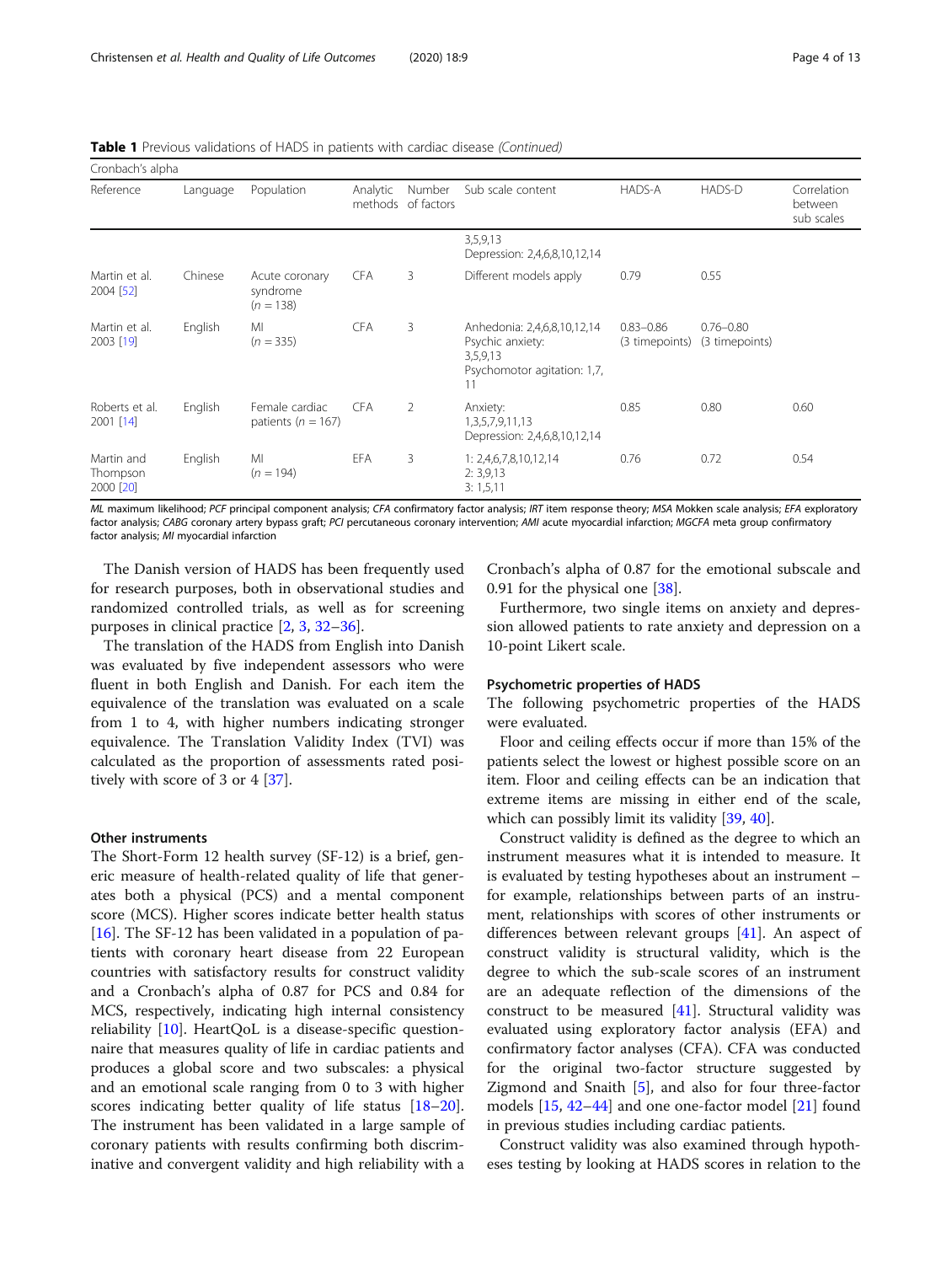MCS on SF-12, the emotional subscale of HeartQoL and a single item on anxiety and a single item on depression (convergent construct validity), and in relation to the PCS and physical subscale of HeartQoL (divergent construct validity).

We hypothesized high correlations  $(r > 0.60)$  between both HADS-A and HADS-D and the MCS score and the HeartQoL emotional score and high correlations between HADS-A and a single item measuring anxiety, and between HADS-D and a single item measuring depression. Furthermore, we hypothesized low correlations (r < 0.30) between HADS-A and HADS-D and PCS and HeartQoL physical as these measures were not supposed to be related to the HADS subscales.

Internal consistency reliability is an indicator of the extent to which the items of an instrument are internally correlated and therefore measure the same construct. This can be evaluated by calculating Cronbach's alpha. A Cronbach's alpha of between 0.70 and 0.95 is an indication of good internal consistency [\[40](#page-12-0)].

DIF is a form of measurement invariance at item level. DIF means that there are items for which patients from different groups with the same level of the construct being measured do not have the same scores. This can indicate that the item measures different things in the different groups. DIF can be uniform or non-uniform depending on whether the differences are present for all values of the scale or just for some values of the scale [[45](#page-12-0)].

## Data analyses

Demographic and clinical characteristics are presented as frequencies or means with standard deviations (SD). Item score distributions are presented as means with SD, frequencies for each response category and missing data. Histograms and the Kolmogorov-Smirnov test were used to determine whether item scores deviated from the normal distribution.

Exploratory factor analysis was conducted using principal axis extraction based on eigenvalues greater than 1. Oblimin rotation was applied with a cut-off point of 0.30 as designating loading on a factor.

Confirmatory analyses were conducted with the weighted least squared means and variance (WLSMV) estimator. A Root Mean Square Error of Approximation (RMSEA) estimate below 0.06 along with Comparative Fit Index (CFI) and Tucker Lewis Index (TLI) estimates above 0.95 indicated a good model fit [[46\]](#page-12-0).

Both the EFA and the CFA were conducted on the total population. Extensive previous literature exists that provide suggestions for models to be tested in the CFA.

Spearman's rank-order correlations were used to determine convergent and divergent validity as data were not normally distributed. Convergent validity between HADS, SF-12 and HeartQoL subscales was examined by stratifying mean scores of MCS, PCS, and HeartQoL emotional and HeartQoL physical by HADS-A and HADS-D scores above and below 8.

Internal consistency was evaluated by calculating Cronbach's alpha for subscales and also by corrected item-total correlations.

DIF was examined using multivariate ordinal logistic regression with items as the dependent variable and gender and total score (HADS-A or HADS-D depending on the item) as the independent variables. Because the proportional odds assumption was not fulfilled a partial proportional odds model was used. DIF was evaluated by different criteria. Uniform DIF can be considered if the odds ratio (OR) for gender is statistically significantly different from 1 [\[45](#page-12-0)]. Interactions between gender and total score were included to evaluate possible non-uniform DIF. A statistically significant interaction can be an indication of non-uniform DIF [\[45](#page-12-0)]. Because of the large sample size and the risk of finding statistically significant results with no or very little clinical meaning, DIF was also evaluated by Nagelkerke's  $R<sup>2</sup>$  A difference in  $R<sup>2</sup>$  of more than 0.03 between models was an indication of noticeable DIF (both uniform and non-uniform) [\[45](#page-12-0)].

Only patients with complete responses to the HADS were included in the analyses.

Analyses were conducted using SAS version 9.4, IBM SPSS version 25 and Mplus version 7.4.

## Results

## Demographic and clinical profile

Out of 25,241 eligible patients, 12,806 had complete responses to the HADS questionnaire giving a response rate of 51%. Demographic and clinical characteristics are presented in Table [2](#page-5-0).

## Item score statistics and translation validity index

The item score statistics are presented in Table [3.](#page-6-0) Item 8 showed markedly different scores compared to the rest of the items, with more patients using high response categories, Table [3.](#page-6-0) There were floor effects on all items and a ceiling effect on item 8, Table [3](#page-6-0).

Of the 14 items, 12 had an TVI of 100%, and two (items 3 and 11) had TVI of 60% (both of these were a part of HADS-A. The TVI for the total scale was 94%, Additional file [1](#page-10-0): Table S1.

## Factor structure

The results from the EFA indicate that the original twofactor structure of the HADS seems to fit in this cardiac population. However, item 7 showed almost the same loading on each subscale, Table [4](#page-7-0). The correlation between HADS-A and HADS-D was 0.66.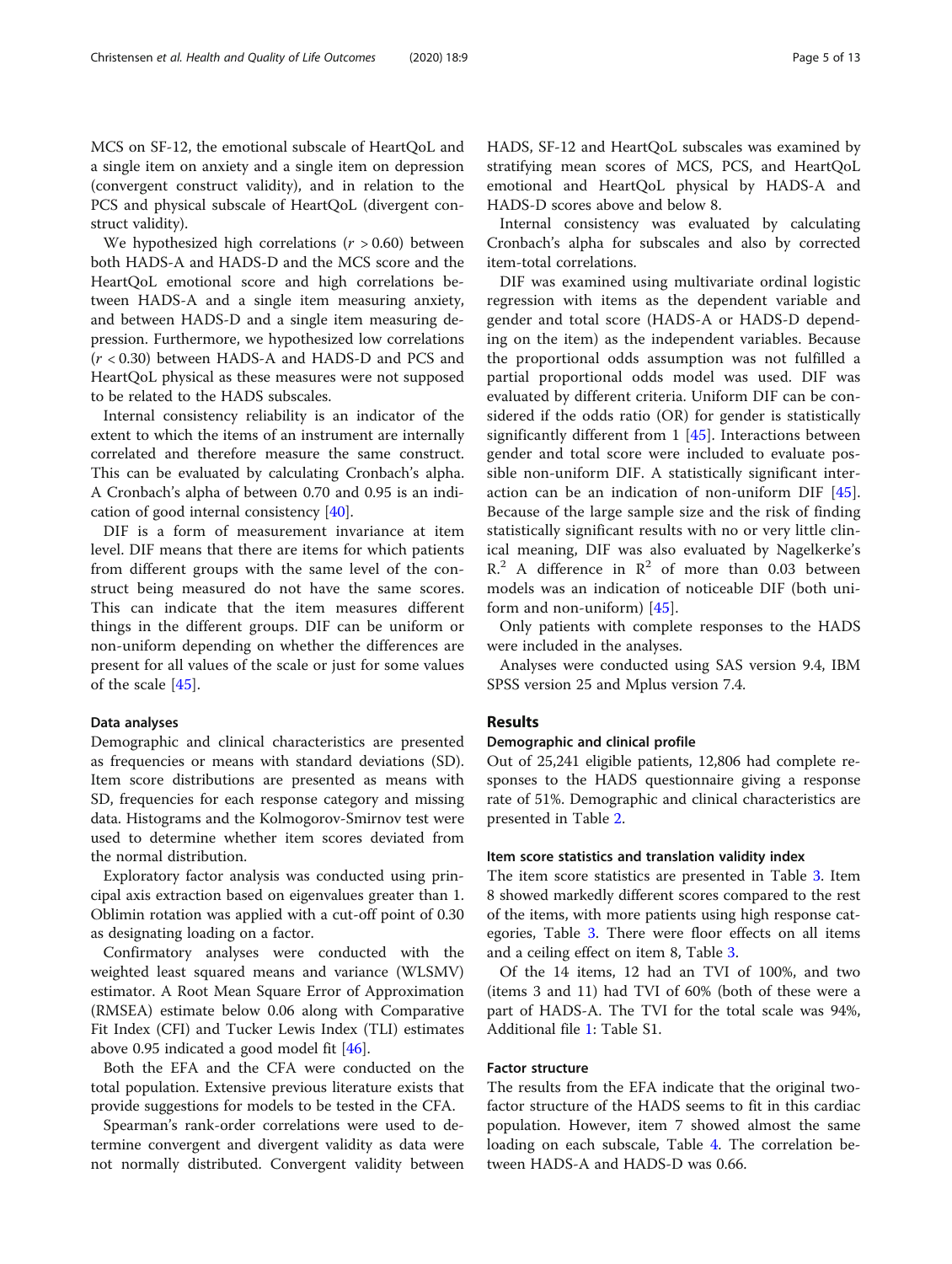<span id="page-5-0"></span>Table 2 Demographic and clinical characteristics

| n                                                                                   | 12,806                                                  |
|-------------------------------------------------------------------------------------|---------------------------------------------------------|
| Male, n (%)                                                                         | 8953 (69.9)                                             |
| Age, mean (SD)                                                                      | 65.1(12.1)                                              |
| Marital status (n,%)                                                                |                                                         |
| Married<br>Divorced<br>Widowed<br>Unmarried                                         | 8307 (64.9)<br>1728 (13.5)<br>1533 (12.0)<br>1238 (9.6) |
| Educational level (n,%)                                                             |                                                         |
| Basic school<br>Upper secondary or vocational school<br>Higher education<br>Missing | 3903 (30.5)<br>5595 (43.7)<br>3018 (23.5)<br>290 (2.3)  |
| Cardiac diagnosis (n,%)                                                             |                                                         |
| Ischemic heart disease<br>Arrhythmias<br>Heart failure<br>Heart valve diseases      | 6832 (53.3)<br>4121 (32.2)<br>917 (7.2)<br>936 (7.3)    |
| Co-morbidity (n,%)                                                                  |                                                         |
| Hypertension                                                                        | 4424 (34.6)                                             |
| Ventricular arrhythmia                                                              | 589 (4.6)                                               |
| Ischemic heart disease                                                              | 5544 (43.3)                                             |
| Myocardial infarction                                                               | 2408 (18.8)                                             |
| <b>Diabetes</b>                                                                     | 1257(9.8)                                               |
| Heart failure                                                                       | 2210 (17.3)                                             |
| Renal disease                                                                       | 426 (3.3)                                               |
| Chronic obstructive pulmonary disease                                               | 837 (6.5)                                               |
| Tu comorbidity score (n,%)                                                          |                                                         |
| 0                                                                                   | 5271 (41.2)                                             |
| 1                                                                                   | 4378 (34.2)                                             |
| 2                                                                                   | 2062 (16.1)                                             |
| $\geq$ 3                                                                            | 1095 (8.5)                                              |

The CFA indicated that the three-factor structure suggested by Friedman et al. [[44\]](#page-12-0) showed the best fit for the models tested, Table [5](#page-7-0). The diagram from the CFA of the three-factor structure suggested by Friedman et al. [[44\]](#page-12-0) is presented in Fig. [1.](#page-8-0)

## Convergent and divergent validity

Looking at MCS, PCS, HeartQoL emotional and Heart-QoL physical scores in relation to HADS scores, patients with scores below 8 on both HADS-A or HADS-D had high scores on MCS and HeartQoL emotional. Conversely, patients with HADS-A and HADS-D scores above 8 have the lowest scores. The same pattern is found in PCS and HeartQoL physical scores, Table [6.](#page-8-0)

Correlations between HADS-A and MCS and HeartQoL emotional were 0.67 and 0.75, respectively. Correlations between HADS-D and MCS and HeartQoL emotional were 0.66 and 0.63, respectively. The correlation between HADS-A and the single item on anxiety was 0.68 and between HADS-D and the single item on depression it was 0.59. This confirmed the stated hypotheses about convergent validity. However, the two single items were highly correlated (0.76).

Correlations between HADS-A and PCS and Heart-QoL physical were 0.25 and 0.35, respectively. Correlations between HADS-D and PCS and HeartQoL physical were 0.50 and 0.55, respectively. This did not confirm the hypotheses on divergent validity for HADS-D.

## Internal consistency

For HADS-A mean inter-item correlation was 0.50 (range 0.35–0.61) and Cronbach's alpha was 0.87. The corrected item-total correlations ranged from 0.52 to 0.71. Cronbach's alpha would not be improved by the deletion of any item.

For HADS-D mean inter-item correlation was 0.41 (range 0.24–0.58). Cronbach's alpha was 0.82. The corrected item-total correlations ranged from 0.44 to 0.67. Cronbach's alpha would not be improved by the deletion of any item.

For all HADS items the mean inter-item correlation was 0.40 (range 0.24–0.61).

Looking at the three-factor structure, the Cronbach's alpha for the psychomotor agitation subscale was 0.74 and 0.83 for the psychic anxiety subscale. The HADS-D subscale was unchanged with a Cronbach's alpha of 0.82. Cronbach's alpha would not be improved by the deletion of any item.

## Differential item functioning

There were indications of DIF for item 3, 4 and 13 where women were more likely to have high item scores compared to men and for items 11 and 14 where men were more likely to have high item scores compared to women. There were significant interactions between item and subscale for items 1, 2, 5, 7, 8, 9 and 12, which is an indication of non-uniform DIF. However, in analysis using Nagelkerke's  $\mathbb{R}^2$  there was no noticeable DIF for any item, Table [7.](#page-9-0)

## **Discussion**

In the present study the psychometric properties of the HADS in a large sample of Danish cardiac patients were evaluated. Floor effects were found on all items and ceiling effect on item 8. The original two-factor structure of the scale was confirmed in EFA, but CFA indicated a threefactor structure. The hypotheses proposed were supported for both subscales, providing evidence for convergent validity. However, for HADS-D the hypotheses proposed for divergent validity were not supported. Thus, divergent validity is not indicated. Internal consistency was good for both HADS-A and HADS-D.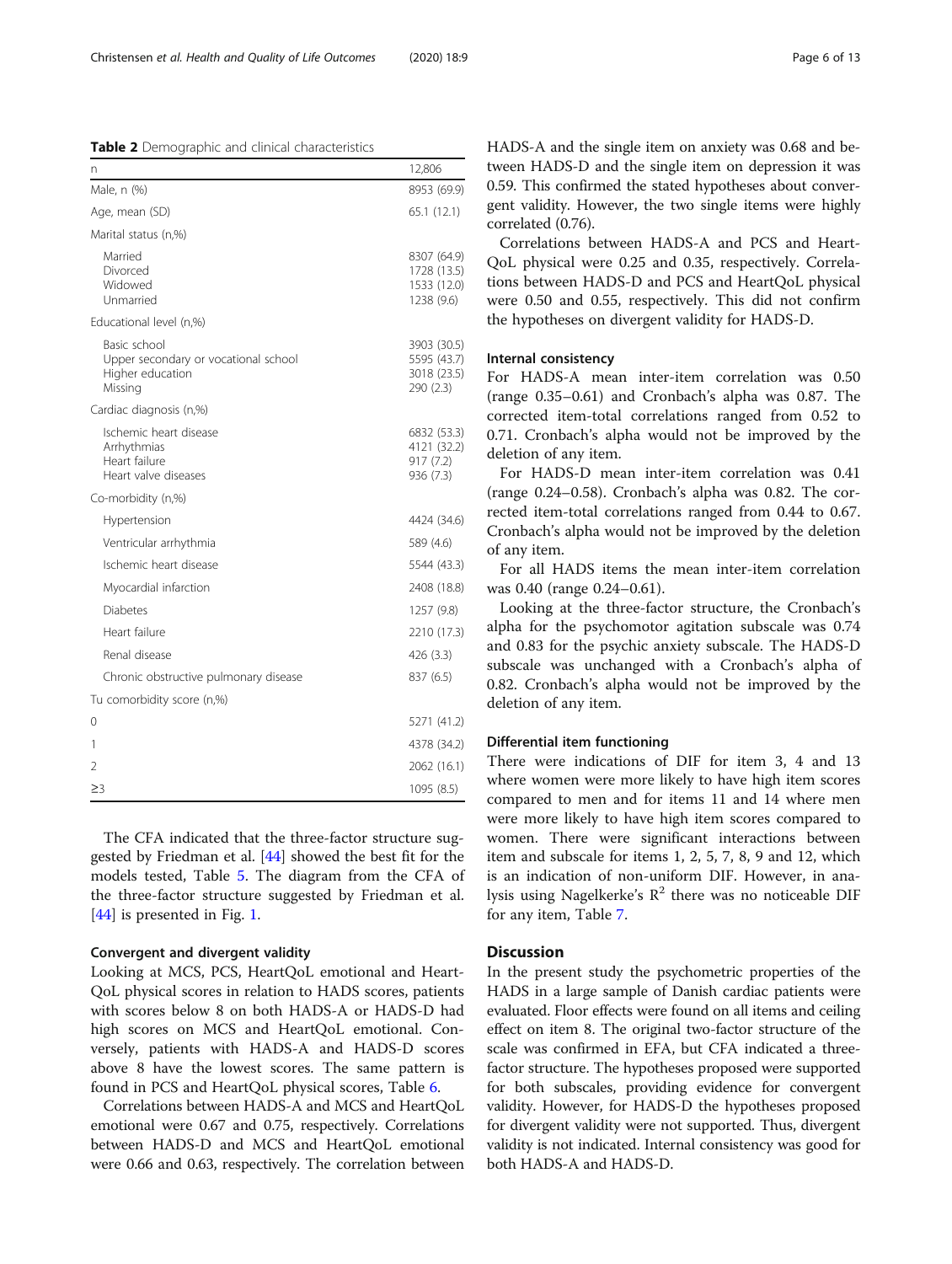## <span id="page-6-0"></span>Table 3 Item and score statistics

|                                                                                 |                | Score distribution, n (%) |        |                |        |         |
|---------------------------------------------------------------------------------|----------------|---------------------------|--------|----------------|--------|---------|
|                                                                                 | Mean (SD)      | $\overline{0}$            | 1      | $\overline{2}$ | 3      | Missing |
| HADS-A<br>$n = 12,806$                                                          | 5.79<br>(4.19) |                           |        |                |        |         |
| 1. I feel tense or 'wound up'*                                                  | 1.05           | 3471                      | 6413   | 2662           | 745    | 172     |
|                                                                                 | (0.83)         | (25.8)                    | (47.6) | (19.8)         | (5.5)  | (1.3)   |
| 3. I get a sort of frightened feeling as if something awful is about to happen* | 1.09           | 4050                      | 4702   | 3754           | 361    | 196     |
|                                                                                 | (0.90)         | (30.1)                    | (34.9) | (27.9)         | (5.7)  | (1.5)   |
| 5. Worrying thoughts go through my mind*                                        | 0.90           | 5189                      | 5027   | 2244           | 790    | 213     |
|                                                                                 | (0.89)         | (38.5)                    | (37.3) | (16.7)         | (5.9)  | (1.6)   |
| 7. I can sit at ease and feel relaxed                                           | 0.73           | 5673                      | 5746   | 1721           | 156    | 167     |
|                                                                                 | (0.73)         | (42.1)                    | (42.7) | (12.8)         | (1.2)  | (1.2)   |
| 9. I get a sort of frightened feeling like 'butterflies' in the stomach         | 0.62           | 6596                      | 5354   | 1009           | 304    | 200     |
|                                                                                 | (0.72)         | (50.0)                    | (39.8) | (7.5)          | (2.3)  | (1.5)   |
| 11. I feel restless as I have to be on the move*                                | 0.88           | 4874                      | 5549   | 2444           | 413    | 183     |
|                                                                                 | (0.81)         | (36.2)                    | (41.2) | (18.2)         | (3.1)  | (1.4)   |
| 13. I get sudden feelings of panic*                                             | 0.52           | 7691                      | 4355   | 1035           | 163    | 219     |
|                                                                                 | (0.69)         | (57.1)                    | (32.4) | (7.7)          | (1.2)  | (1.6)   |
| HADS-D<br>$n = 12,806$                                                          | 4.29<br>(3.65) |                           |        |                |        |         |
| 2. I still enjoy the things I used to enjoy                                     | 0.72           | 6080                      | 5332   | 1428           | 433    | 190     |
|                                                                                 | (0.78)         | (41.2)                    | (39.6) | (10.6)         | (3.2)  | (1.4)   |
| 4. I can laugh and see the funny side of things                                 | 0.37           | 9403                      | 2991   | 766            | 131    | 172     |
|                                                                                 | (0.64)         | (69.8)                    | (22.2) | (5.7)          | (1.0)  | (1.3)   |
| 6. I feel cheerful*                                                             | 0.51           | 8309                      | 3358   | 1417           | 209    | 170     |
|                                                                                 | (0.65)         | (61.7)                    | (24.9) | (10.5)         | (1.6)  | (1.3)   |
| 8. I feel as if I am slowed down*                                               | 1.40           | 2078                      | 5912   | 3177           | 2122   | 174     |
|                                                                                 | (0.93)         | (15.4)                    | (43.9) | (23.6)         | (15.8) | (1.3)   |
| 10. I have lost interest in my appearance*                                      | 0.43           | 8983                      | 3076   | 1080           | 138    | 186     |
|                                                                                 | (0.69)         | (66.7)                    | (22.9) | (8.0)          | (1.0)  | (1.4)   |
| 12. I look forward with enjoyment to things                                     | 0.52           | 8119                      | 3593   | 1313           | 225    | 213     |
|                                                                                 | (0.74)         | (60.3)                    | (26.7) | (9.8)          | (1.7)  | (1.6)   |
| 14. I can enjoy a good book or radio or TV program                              | 0.37           | 9654                      | 2608   | 705            | 289    | 207     |
|                                                                                 | (0.69)         | (71.7)                    | (19.4) | (5.2)          | (2.2)  | (1.5)   |

Each item is scored on a scale of 0–3 with each subscale ranging from 0 to 21. For six items higher scores indicate a worse response. The eight items highlighted with \* are reverse scored. These are reversed when summing the subscales

The factor analyses indicate that the factor structure of the HADS is not completely clear. The EFA confirmed the original two-factor structure suggested by Zigmond and Snaith [[5](#page-11-0)], but the CFA showed that the three-factor structure as found by Friedman et al. [[44](#page-12-0)] in a French sample of patients suffering from major depression had the best model fit. The same result was found by Barth and Martin in a German coronary heart disease population [[13\]](#page-11-0). Several other studies have found variations of a three-factor structure to have the best model fit for the HADS as indicated in Table [5](#page-7-0). The differences in factor structure found across studies might be explained by different methodology such as data extraction method, model fit criteria, translation or type of patients included.

When considering the content of the three factors suggested by Friedman et al. [\[44](#page-12-0)]; psychomotor agitation

(item 1, 7, 11), psychic anxiety (item 3, 5, 9, 13) and depression (item 2, 4, 6, 8, 10, 12, 14), the division of items from the original HADS-A into two factors can make sense as relating to two different dimensions of anxiety disorder. The items in the psychomotor agitation subscale relate to physical feelings of restlessness and agitation while the items in the psychic anxiety subscale relate to emotional representation of anxiety with worrying and nervous thoughts. Agitation is, however, also a common symptom among patients with depressive disorders and can occur as a side effect of antidepressant medication [\[47](#page-12-0)].

The interrelatedness between symptoms of anxiety and depression is further evident in the high correlations between HADS-A and HADS-D. This did not change when looking at the three-factor structure instead. It has previously been argued that a high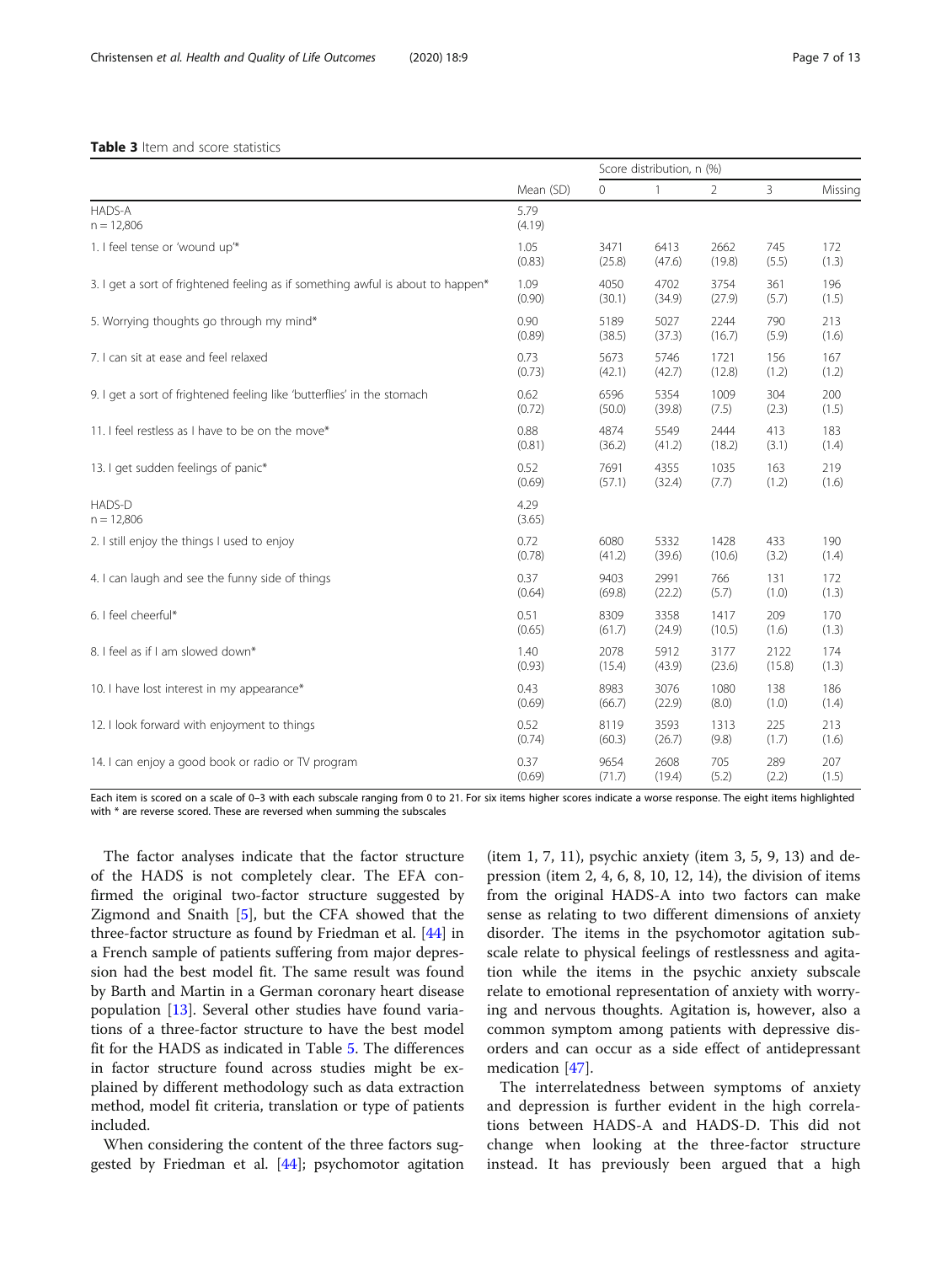## <span id="page-7-0"></span>Table 4 Exploratory factor analysis - rotated factor matrix<sup>a</sup>

|                                                                                     | Factor |                |
|-------------------------------------------------------------------------------------|--------|----------------|
|                                                                                     |        | $\overline{2}$ |
| Item 9. I get a sort of frightened feeling like 'butterflies' in the stomach        | 0.81   |                |
| Item 3. I get a sort of frightened feeling as if something awful is about to happen | 0.80   |                |
| Item 5. Worrying thoughts go through my mind                                        | 0.69   |                |
| Item 13. I get sudden feelings of panic                                             | 0.71   |                |
| Item 1. I feel tense or 'wound up'                                                  | 0.60   |                |
| Item 7. I can sit at ease and feel relaxed                                          | 0.41   | 0.36           |
| Item 11. I feel restless as I have to be on the move                                | 0.46   |                |
| Item 12. I look forward with enjoyment to things                                    |        | 0.79           |
| Item 6. I feel cheerful                                                             |        | 0.67           |
| Item 2. I still enjoy the things I used to enjoy                                    |        | 0.72           |
| Item 4. I can laugh and see the funny side of things                                |        | 0.62           |
| Item 8. I feel as if I am slowed down                                               |        | 0.54           |
| Item 10. I have lost interest in my appearance                                      |        | 0.55           |
| Item 14. I can enjoy a good book or radio or TV program                             |        | 0.45           |
| Cumulative % of variance explained                                                  | 45.22  | 53.99          |
| Eigenvalue                                                                          | 6.33   | 1.23           |

<sup>a</sup>Exploratory factor analyses using principal axis extraction based in eigenvalues greater than 1, Oblimin rotation and cut-off point of 0.30

Loadings> 0.40 in bold

|                             |                   |                                                                                                     | RMSEA        |             |         |            |       |
|-----------------------------|-------------------|-----------------------------------------------------------------------------------------------------|--------------|-------------|---------|------------|-------|
| Models                      | Number of factors | Sub scale content                                                                                   | <b>RMSEA</b> | 90% CI      | p-value | <b>CFI</b> | TLI   |
| Zigmond and Snaith 1983 [5] | $\overline{2}$    | HADS-A:<br>1,3,5,7,9,11,13<br>HADS-D:<br>2,4,6,8,10,12,14                                           | 0.071        | 0.069;0.072 | < 0.001 | 0.973      | 0.968 |
| Dunbar et al. 2000 [43]     | 3                 | Negative affect:<br>1,5,7,11<br>Autonomic anxiety:<br>3,9,13<br>Depression:<br>2,4,6,8,10,12,14     | 0.061        | 0.059;0.062 | < 0.001 | 0.981      | 0.976 |
| Friedman et al. 2001 [44]   | 3                 | Psychomotor agitation:<br>1,7,11<br>Psychic anxiety:<br>3,5,9,13<br>Depression:<br>2,4,6,8,10,12,14 | 0.060        | 0.058;0.061 | < 0.001 | 0.981      | 0.977 |
| Caci et al. 2003 [42]       | 3                 | Anxiety:<br>1,3,5,9,13<br>Depression:<br>2,4,6,8,10,12<br>Restlessness:<br>7,11,14                  | 0.064        | 0.062;0.065 | < 0.001 | 0.979      | 0.974 |
| Kaur et al. 2015 [15]       | 3                 | Anxiety:<br>1, 3, 5, 7, 9, 11, 13<br>Anhedonia:<br>2,4,6,14<br>Psychomotor retardation:<br>8,10,12  | 0.069        | 0.068;0.071 | < 0.001 | 0.975      | 0.969 |
| Cosco et al. 2012 [21]      | 1                 | 1,2,3,4,5,6,7,9,10,11,12,13                                                                         | 0.111        | 0.109;0.113 | < 0.001 | 0.945      | 0.932 |

## Table 5 Fit indices for confirmatory factor analyses of factor structures proposed in previous studies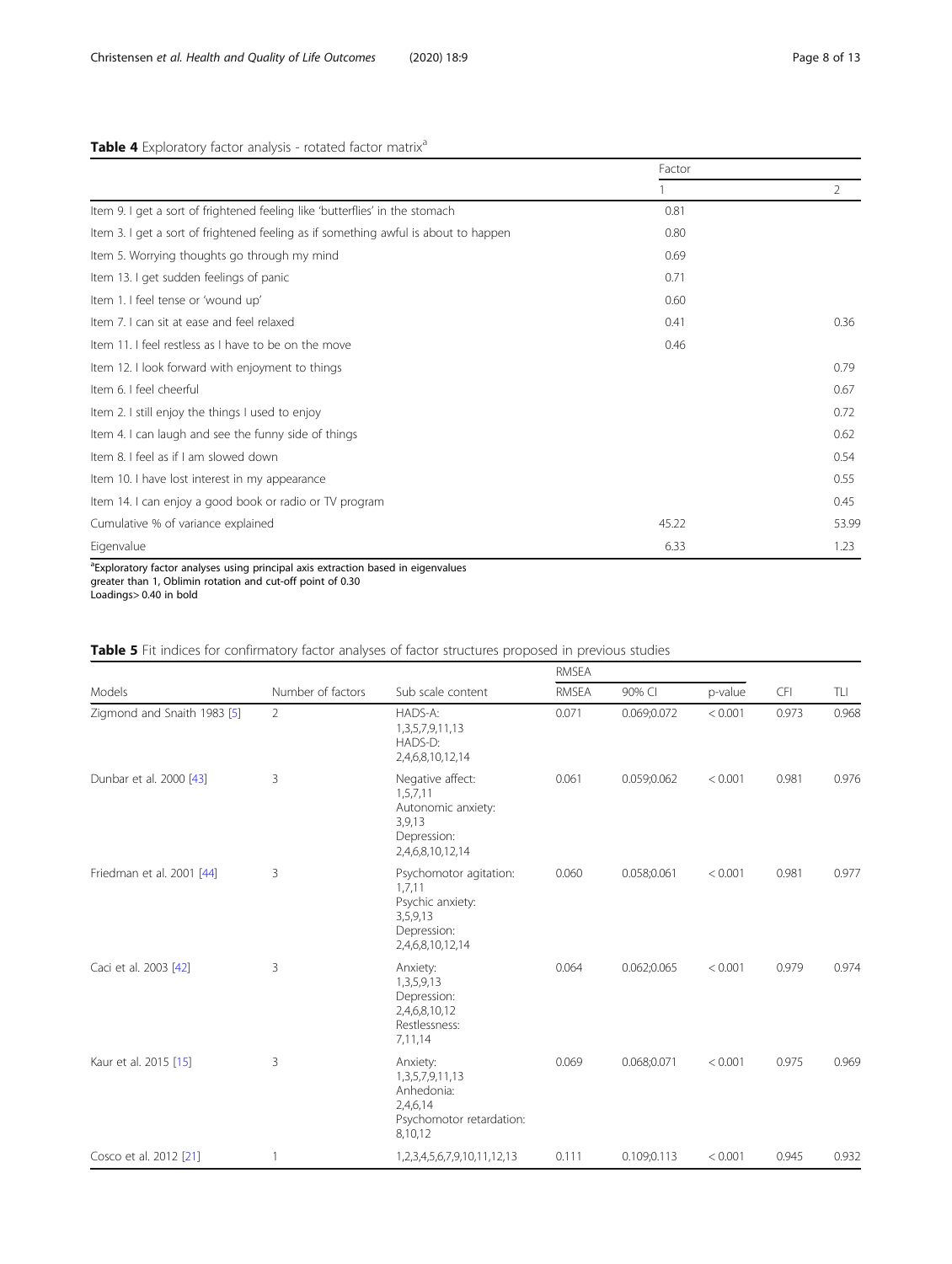<span id="page-8-0"></span>

correlation between anxiety and depression is to be expected, not because of common symptoms but because it is possible that anxiety can lead to depression and that depression can lead to anxiety. It is also possible that the two disorders result from a common cause. The causality of this relationship cannot, however, be determined from cross-sectional data [\[48](#page-12-0)].

In the EFA item 7 was found to load almost equally on both factors. This has been found in previous studies as well [\[13](#page-11-0)]. Item 7 reads 'I can sit at ease and feel relaxed'; this may reflect aspects of both anxiety and depression.

Eight items in the HADS are reversely scored. This is a recommended method to avoid acquiescence bias which is the tendency for respondents of a survey to agree with statements regardless of their content. However, research suggests that individual differences in response styles can systematically affect the factor structure [[49](#page-12-0)]. The uncertainty of the factor structure of the HADS is not necessarily a reason to discard the instrument, but rather to be clear on the purpose of using the scale. The two-factor structure may prove useful as a simple indication of either anxiety or depression. The possible presence of a third factor indicates that the scale may provide more refined results regarding different aspects of anxiety, rather than just an indication of generalized anxiety. Because the results regarding factor structure were not clear, the twofactor structure originally proposed was used in the remaining analyses for the paper.

There were floor effects on all items, which may indicate that the number of extreme response categories is not sufficient. As the HADS was developed to detect indications of a mood disorder, which is not present in the majority of the population, even a population with severe illness, it is not surprising that there are floor effects. Item 8 also showed a ceiling effect. The item reads 'I feel as if I am slowed down'. In a population of elderly, severely ill patients just discharged, it is not surprising that this feeling would be prevalent. This item is susceptible to influence from either age or disease which is a bias in terms of validity as an indicator of mood.

The analyses of DIF indicated that there could be potential problems with DIF for several items. However,

| <b>Table 6</b> HADS scores in relation to SF-12 and HeartQoL scores |  |  |  |
|---------------------------------------------------------------------|--|--|--|
|---------------------------------------------------------------------|--|--|--|

|        |          |                               | HADS-A        |               |
|--------|----------|-------------------------------|---------------|---------------|
|        |          |                               | < 8           | $\geq 8$      |
| HADS-D |          | n(%)                          | 8211 (64.1)   | 553 (4.3)     |
|        | < 8      | MCS, mean (SD)                | 53.03 (7.96)  | 42.96 (8.63)  |
|        |          | PCS, mean (SD)                | 44.13 (10.43) | 34.11 (9.07)  |
|        |          | HeartQoL emotional, mean (SD) | 2.50(0.56)    | 1.56(0.68)    |
|        |          | HeartQoL physical, mean (SD)  | 1.83(0.83)    | 1.47(0.81)    |
|        |          | n (%)                         | 2147 (16.8)   | 1895 (14.8)   |
|        | $\geq 8$ | MCS, mean (SD)                | 42.01 (9.16)  | 34.11 (9.07)  |
|        |          | PCS, mean (SD)                | 33.44 (9.93)  | 35.53 (10.03) |
|        |          | HeartQoL emotional, mean (SD) | 1.92(0.70)    | 1.04(0.69)    |
|        |          | HeartQoL physical, mean (SD)  | 1.02(0.71)    | 0.95(0.70)    |

HADS Hospital Anxiety and Depression Scale; SF-12 = Short Form 12; HADS-A = Hospital Anxiety and Depression Scale - Anxiety; HADS-D = Hospital Anxiety and Depression Scale – Depression; MCS = Mental Component Scale; PCS = Physical Component Scale; SD = Standard deviation The cut-off of 8 is used as an indicator of possible mood disorder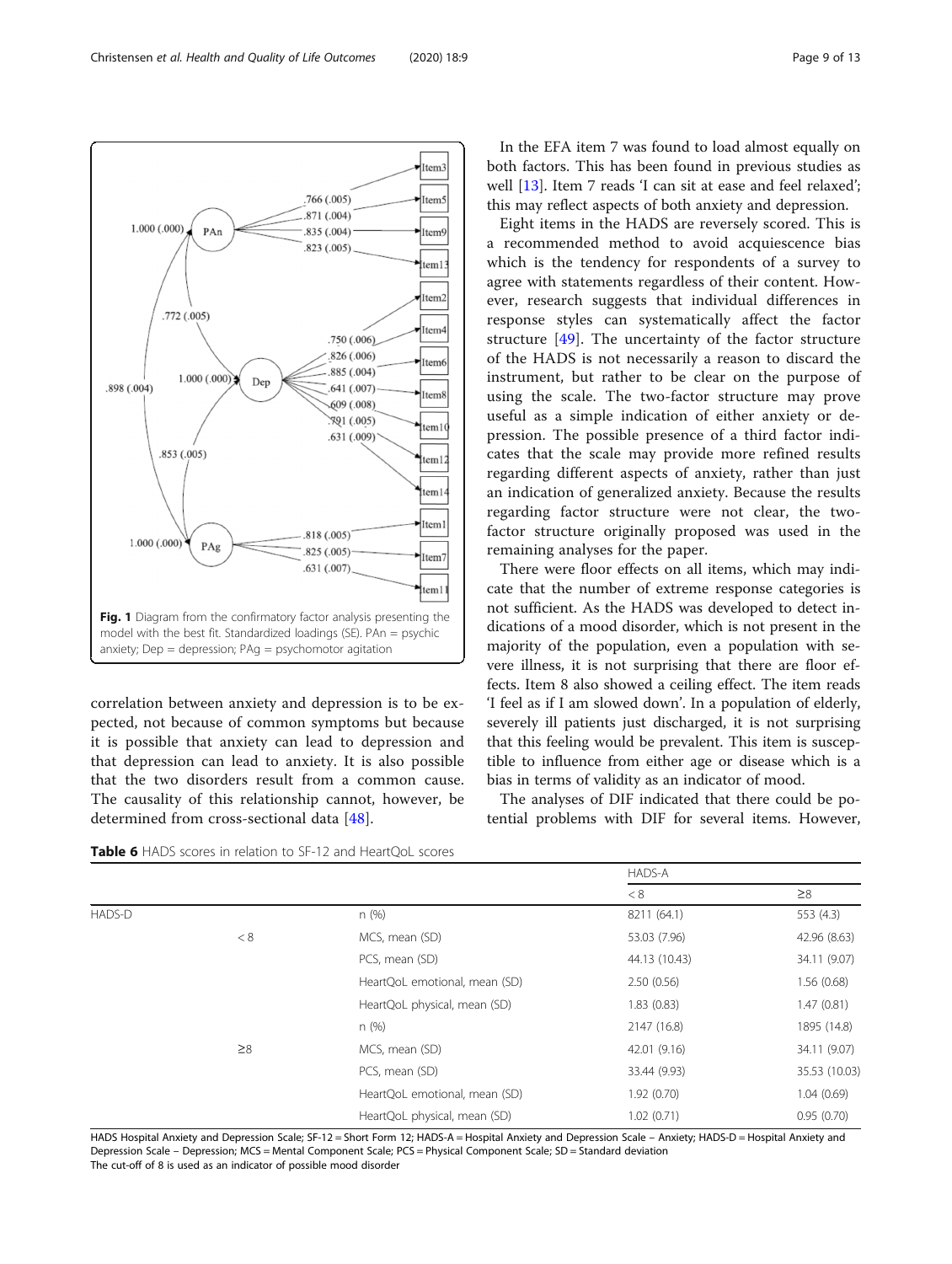## <span id="page-9-0"></span>Table 7 Differential item functioning tested for gender

|                                                                                           | OR (95% CI) <sup>a</sup><br>for item<br>responses<br>1, 2 and 3                      | Overall<br>p-value | Significant interaction<br>between gender and<br>sub scale | Nagelkerke's $R^2$<br>Step 1 | Nagelkerke's R <sup>2</sup><br>Step 2 | Nagelkerke's R <sup>2</sup><br>Step 3 | $DF R^2$ |
|-------------------------------------------------------------------------------------------|--------------------------------------------------------------------------------------|--------------------|------------------------------------------------------------|------------------------------|---------------------------------------|---------------------------------------|----------|
| HADS-A                                                                                    |                                                                                      |                    |                                                            |                              |                                       |                                       |          |
| Item 1. I feel tense or 'wound up'                                                        |                                                                                      |                    | Χ                                                          | 0.6712                       | 0.6714                                | 0.6717                                | 0.0005   |
| Item 3. I get a sort of frightened feeling<br>as if something awful is about to<br>happen | 1:0.948<br>(0.782;1.149)<br>2:0.801<br>(0.719; 0.892)<br>3:0.916<br>(0.820;1.023)    | 0.0007             |                                                            | 0.6287                       | 0.6293                                | 0.6295                                | 0.0008   |
| Item 5. Worrying thoughts go through<br>my mind                                           |                                                                                      |                    | Χ                                                          | 0.6924                       | 0.6930                                | 0.6932                                | 0.0008   |
| Item 7. I can sit at ease and feel relaxed                                                |                                                                                      |                    | Χ                                                          | 0.6008                       | 0.6011                                | 0.6018                                | 0.0010   |
| Item 9. I get a sort of frightened feeling<br>like 'butterflies' in the stomach           |                                                                                      |                    | Χ                                                          | 0.6718                       | 0.6726                                | 0.6730                                | 0.0012   |
| Item 11. I feel restless as I have to be on<br>the move                                   | 1:1.670<br>(1.315;2.122)<br>2:1.385<br>(1.240; 1.545)<br>3:1.423<br>(1.289; 1.571)   | < .0001            |                                                            | 0.4746                       | 0.4785                                | 0.4788                                | 0.0042   |
| Item 13. I get sudden feelings of panic                                                   | 1:0.667<br>(0.462; 0.963)<br>2: 0.712<br>(0.600; 0.845)<br>3:0.781<br>(0.703; 0.868) | < .0001            |                                                            | 0.6291                       | 0.6307                                | 0.6308                                | 0.0017   |
| <b>HADS-D</b>                                                                             |                                                                                      |                    |                                                            |                              |                                       |                                       |          |
| Item 2. I still enjoy the things I used<br>to enjoy                                       |                                                                                      |                    | Χ                                                          | 0.6107                       | 0.6112                                | 0.6116                                | 0.0009   |
| Item 4. I can laugh and see the funny<br>side of things                                   | 1:0.865<br>(0.587;1.274)<br>2:0.917<br>(0.765;1.099)<br>3:0.805<br>(0.719; 0.902)    | 0.0025             |                                                            | 0.5739                       | 0.5747                                | 0.5747                                | 0.0008   |
| Item 6. I feel cheerful                                                                   | 1:1.079<br>(0.750; 1.551)<br>2:1.089<br>(0.937;1.266)<br>3:1.071<br>(0.956; 1.200)   | 0.5055             |                                                            | 0.6381                       | 0.6381                                | 0.6385                                | 0.0004   |
| Item 8. I feel as if I am slowed down                                                     |                                                                                      |                    | Χ                                                          | 0.5660                       | 0.5676                                | 0.5684                                | 0.0024   |
| Item 10. I have lost interest in my<br>appearance                                         | 1:0.813<br>(0.561;1.177)<br>2:1.050<br>(0.905; 1.218)<br>3:0.956<br>(0.866; 1.054)   | 0.3345             |                                                            | 0.4235                       | 0.4237                                | 0.4239                                | 0.0003   |
| Item 12. I look forward with enjoyment<br>to things                                       |                                                                                      |                    | Χ                                                          | 0.6136                       | 0.6142                                | 0.6143                                | 0.0007   |
| Item 14. I can enjoy a good book or<br>radio or TV program                                | 1: 2.132<br>(1.558; 2.918)<br>2:1.612<br>(1.361;1.909)<br>3:1.431<br>(1.289; 1.587)  | < .0001            |                                                            | 0.3805                       | 0.3853                                | 0.3855                                | 0.0050   |

a Partial proportional odds model with item response as dependent variable and gender and subscale as independent variable. Men are reference Step 1: Partial proportional odds model with item response as dependent variable including subscale

Step 2: Partial proportional odds model with item response as dependent variable including subscale and gender

Step 2: Partial proportional odds model with item response as dependent variable including subscale, gender and an interaction between the two<br><sup>b</sup> Indication of both uniform and non-uniform DIF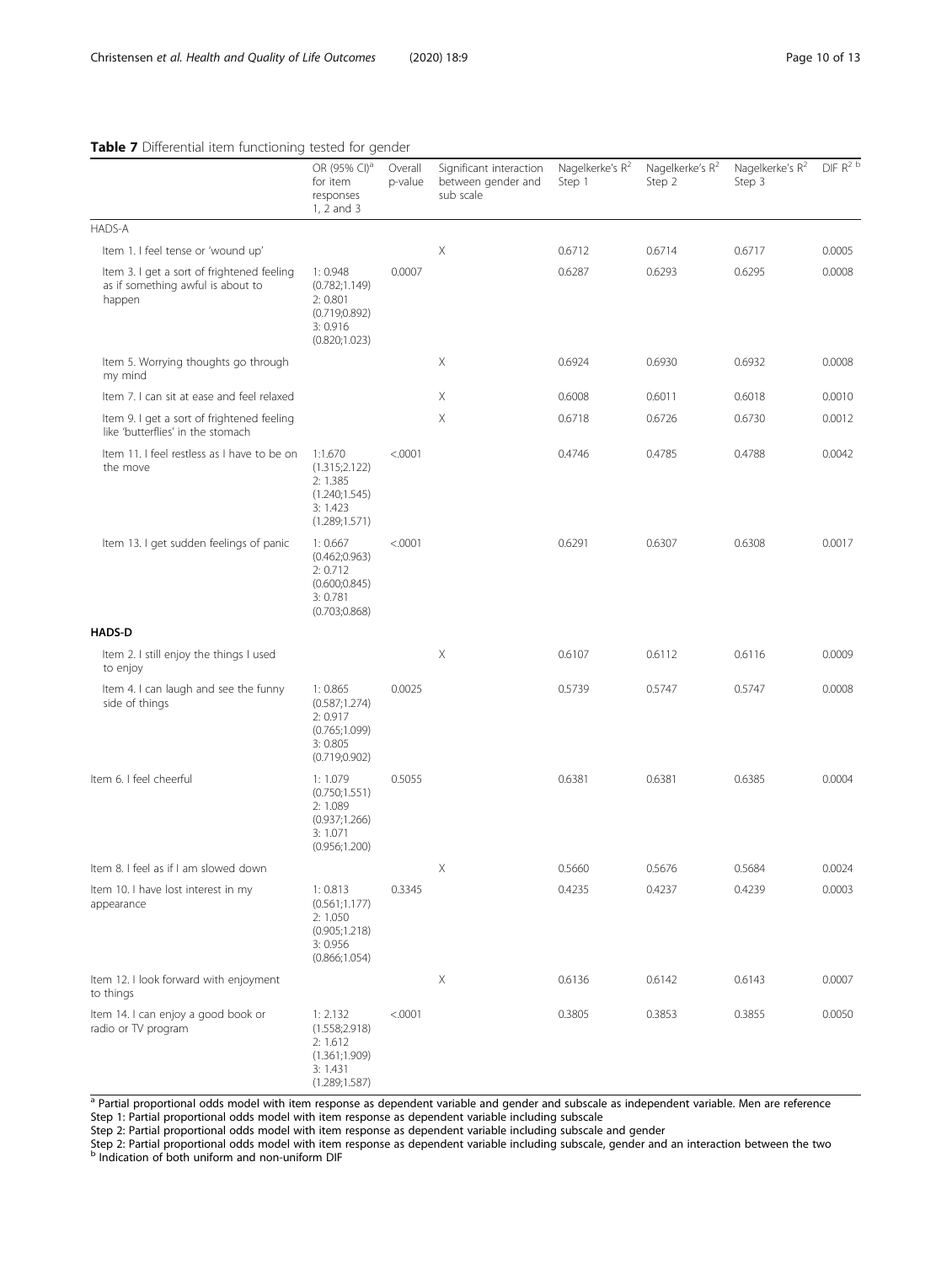<span id="page-10-0"></span>because of the risk of finding statistically significant results of minimal clinical importance in this large population, changes in Nagelkerke's  $\mathbb{R}^2$  between models were given priority. These indicated no noticeable DIF for any items. The presence of DIF for gender has been explored in previous studies  $[22-24, 50]$  $[22-24, 50]$  $[22-24, 50]$  $[22-24, 50]$  $[22-24, 50]$ , but only one study found substantial DIF for item 14, with men being more likely to endorse this item [\[22](#page-11-0)].

When considering the usefulness of the HADS in clinical practice it should also be noted that HADS has been shown to predict morbidity and mortality in this patient population and similar patient populations [[3](#page-11-0), [4](#page-11-0), [51](#page-12-0)].

## Limitations of the study

There is no description of the process of how the HADS was translated into Danish from the questionnaire owner, so it is not clear whether the translation has followed the recommended steps to ensure crosscultural validity [[45](#page-12-0)]. The current analyses are, in fact, the first specific investigation of the psychometric properties of the Danish language version of HADS. For the current study, we evaluated the TVI for each item and the total scale with satisfactory results. Items 3 and 11 (both in HADS-A) received the lowest rating (60%).

Newer methods for exploring internal consistency exist, e.g. the use of McDonalds omega. However, for consistency with the methods chosen throughout this paper and for comparison with other HADS validation studies we chose to include Cronbach's alpha.

The large sample size in this study is an advantage because of statistical power and because it allows a heterogeneous sample. There is, however, a risk of finding statistically significant results of minimal clinical importance. Therefore, we have not only looked at  $p$ -values to determine validity, but rather measures of strength of correlation, internal consistency and Nagelkerke's  $\mathbb{R}^2$  for analyses of DIF.

The response rate was 51%, which is to be expected in a population of severely ill patients on the day of hospital discharge. This may raise concerns about representativeness, however, the proportions of patients in the diagnostic sub-groups were similar to that of the entire eligible population, and responders and non-responders were comparable in terms of their demographic and clinical profiles, suggesting a representative sample [\[2](#page-11-0)]. We did, however, find a higher mortality rate in nonresponders compared to responders [[4\]](#page-11-0).

In the present study we used a single question on anxiety and depression to measure convergent validity. However, the two questions were highly correlated. Including more comprehensive instruments to measure anxiety and depression would have been optimal to examine convergent validity. These were, however, not available in the data.

## **Conclusions**

The findings of this study supported the validity and reliability of the HADS in a sample of Danish patients with cardiac disease. EFA supported the original two-factor structure of the scale, while CFA supported a threefactor structure consisting of the original depression subscale and two anxiety subscales; psychomotor agitation and psychic anxiety. The hypotheses regarding convergent validity were confirmed, but those regarding divergent validity were not confirmed for HADS-D. Internal consistency was good with a Cronbach's alpha of 0.87 for HADS-A and 0.82 for HADS-D. There were no indications of noticeable DIF by gender for any items.

## Supplementary information

Supplementary information accompanies this paper at [https://doi.org/10.](https://doi.org/10.1186/s12955-019-1264-0) [1186/s12955-019-1264-0.](https://doi.org/10.1186/s12955-019-1264-0)

Additional file 1: Table S1. Translation Validity Index (TVI) for the Danish translation of Hospital Anxiety and Depression Scale (HADS)

#### Abbreviations

CFA: Confirmatory factor analysis; CFI: Comparative Fit Index; DIF: Differential item functioning; EFA: Exploratory factor analysis; HADS: Hospital Anxiety and Depression Scale; MCS: Mental component score; OR: Odds ratio; PCS: Physical component score; RMSEA: Root Mean Square Error of Approximation; SD: Standard deviation; SF-12: Short-Form 12; TLI: Tucker Lewis Index; WLSMV: Weighted least squared means and variance

## Acknowledgements

To the patients who took the time to participate in the survey, the 800 cardiac nurses involved in data collection and the heart centres for prioritizing this study in a busy clinic. And to Sangchoon Jeon, Yale School of Nursing for statistical support.

#### Authors' contributions

SKB conceived the overall idea for the DenHeart study and all authors designed the study. AVC performed the statistical analyses under the supervision of JKD and wrote the first draft of the manuscript. All revised the manuscript critically. All have given their final approval of the version to be published.

#### Funding

This work was supported by Helsefonden; the Heart Centre, Rigshospitalet, The Danish Heart Association, the Novo Nordisk Foundation and Familien Hede Nielsens Fond. The funders played no part in planning or conducting the research.

## Availability of data and materials

Danish legislation on data security prohibits sharing of data.

## Ethics approval and consent to participate

The DenHeart study complies with the Declaration of Helsinki. Danish legislation does not require surveys to be approved by an ethics committee system but rather by the Danish Data Protection Agency (2007-58-0015/30– 0937). The Danish National Board of Health permitted the use of register data. DenHeart is registered at [ClinicalTrials.gov](http://clinicaltrials.gov) (NCT01926145). Patients provided informed consent.

## Consent for publication

Not applicable.

#### Competing interests

The authors declare that they have no competing interests.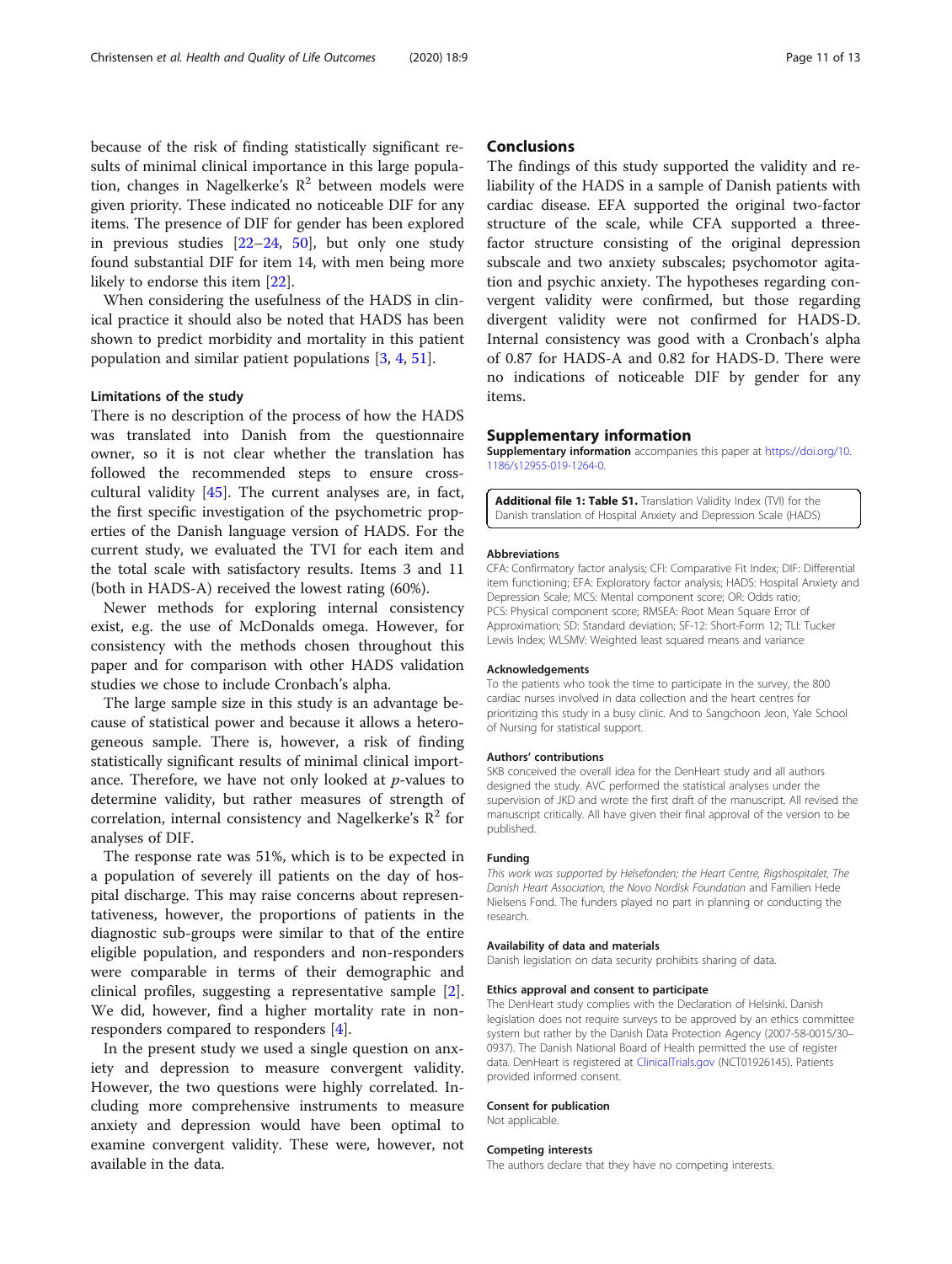## <span id="page-11-0"></span>Author details

<sup>1</sup>Department of Cardiology, Rigshospitalet, Copenhagen University Hospital, Blegdamsvej 9, 2100 Copenhagen, Denmark. <sup>2</sup>Yale School of Nursing, Yale University, 400 West Campus Drive, Orange, CT 06477, USA. <sup>3</sup>National Institute of Public Health, University of Southern Denmark, Studiestræde 6, 1455 Copenhagen, Denmark. <sup>4</sup>Department of Cardiology, Herlev and Gentofte University Hospital, Kildegaardsvej 28, 2900 Hellerup, Denmark. <sup>5</sup>Cardiothoracic- and Vascular Department, Odense University Hospital, J.B.-Winslows Vej 4, 5000 Odense, Denmark. <sup>6</sup>Department of Cardiology, Aarhus University Hospital, Palle Juul-Jensens Blv. 99, 8200 Aarhus, Denmark. <sup>7</sup> Department of Cardiology, Odense University Hospital, University of Southern Denmark, J.B. Winsløws Vej 4, 5000 Odense, Denmark. <sup>8</sup>Department of Cardiology and Cardiothoracic Surgery, Clinical Nursing Research Unit, Aalborg University Hospital, Hobrovej 18-22, 9000 Aalborg, Denmark. 9 Institute of Clinical Medicine, University of Copenhagen, Blegdamsvej 3B, 2200 København N, Denmark.

## Received: 5 June 2019 Accepted: 19 December 2019 Published online: 07 January 2020

#### References

- 1. Moser DK, Dracup K, Evangelista LS, Zambroski CH, Lennie TA, Chung ML, et al. Comparison of prevalence of symptoms of depression, anxiety, and hostility in elderly patients with heart failure, myocardial infarction, and a coronary artery bypass graft. Heart Lung. 2010;39:378–85.
- 2. Berg SK, Rasmussen TB, Thrysoee L, Lauberg A, Borregaard B, Christensen AV, et al. DenHeart: differences in physical and mental health across cardiac diagnoses at hospital discharge. J Psychosom Res. 2017;94:1–9.
- 3. Berg SK, Thygesen LC, Svendsen JH, Christensen AV, Zwisler AD. Anxiety predicts mortality in ICD patients: results from the cross-sectional National Copenheart Survey with register follow-up. Pacing Clin Electrophysiol. 2014; 37:1641–50.
- 4. Berg SK, Thorup CB, Borregaard B, Christensen AV, Thrysoee L, Rasmussen TB, et al. Patient-reported outcomes are independent predictors of one-year mortality and cardiac events across cardiac diagnoses: findings from the national DenHeart survey. Eur J Prev Cardiol. 2019;26:624–37.
- Zigmond AS, Snaith RP. The hospital anxiety and depression scale. Acta Psychiatr Scand. 1983;67:361–70.
- 6. Herrmann C. International experiences with the hospital anxiety and depression scale - a review of validation data and clinical results. J Psychosom Res. 1997;42:17–41.
- 7. Bjelland I, Dahl AA, Haug TT, Neckelmann D. The validity of the hospital anxiety and depression scale. An updated literature review. J Psychosom Res. 2002;52:69–77.
- Cosco TD, Doyle F, Ward M, McGee H. Latent structure of the hospital anxiety and depression scale: a 10-year systematic review. J Psychosom Res. 2012;72:180–4.
- 9. Ayis SA, Ayerbe L, Ashworth M, DA Wolfe C. Evaluation of the hospital anxiety and depression scale (HADS) in screening stroke patients for symptoms: item response theory (IRT) analysis. J Affect Disord. 2018;228: 33–40.
- 10. De Smedt D, Clays E, Doyle F, Kotseva K, Prugger C, Pajak A, et al. Validity and reliability of three commonly used quality of life measures in a large European population of coronary heart disease patients. Int J Cardiol. 2013; 167:2294–9.
- 11. Pais-Ribeiro J, Silva I, Ferreira T, Martins A, Meneses R, Baltar M. Validation study of a Portuguese version of the hospital anxiety and depression scale. Psychol Health Med. 2007;12:225–37.
- 12. Wang W, Lopez V, Martin CR. Structural ambiguity of the Chinese version of the hospital anxiety and depression scale in patients with coronary heart disease. Health Qual Life Outcomes. 2006;4:6.
- 13. Barth J, Martin CR. Factor structure of the hospital anxiety and depression scale (HADS) in German coronary heart disease patients. Health Qual Life Outcomes. 2005;3:15.
- 14. Roberts SB, Bonnici DM, Mackinnon AJ, Worcester MC. Psychometric evaluation of the hospital anxiety and depression scale (HADS) among female cardiac patients. Br J Health Psychol. 2001;6:373–83.
- 15. Kaur S, Zainal NZ, Low WY, Ramasamy R, Sidhu JS. Factor structure of hospital anxiety and depression scale in Malaysian patients with coronary artery disease. Asia Pacific J Public Heal. 2015;27:450–60.
- 16. Emons WHM, Sijtsma K, Pedersen SS. Dimensionality of the hospital anxiety and depression scale (HADS) in cardiac patients. Assessment. 2012;19:337–53.
- 17. Hunt-Shanks T, Blanchard C, Reid R, Fortier M, Cappelli M. A psychometric evaluation of the hospital anxiety and depression scale in cardiac patients: addressing factor structure and gender invariance. Br J Health Psychol. 2010; 15:97–114.
- 18. Martin CR, Thompson DR, Barth J. Factor structure of the hospital anxiety and depression scale in coronary heart disease patients in three countries. J Eval Clin Pract. 2008;14:281–7.
- 19. Martin CR, Lewin RJP, Thompson DR. A confirmatory factor analysis of the hospital anxiety and depression scale in coronary care patients following acute myocardial infarction. Psychiatry Res. 2003;120:85–94.
- 20. Martin CR, Thompson DR. A psychometric evaluation of the hospital anxiety and depression scale in coronary care patients following acute myocardial infarction. Psychol Health Med. 2000;5:193–201.
- 21. Cosco TD, Doyle F, Watson R, Ward M, McGee H. Mokken scaling analysis of the hospital anxiety and depression scale in individuals with cardiovascular disease. Gen Hosp Psychiatry. 2012;34:167–72.
- 22. Kendel F, Wirtz M, Dunkel A, Lehmkuhl E, Hetzer R, Regitz-Zagrosek V. Screening for depression: Rasch analysis of the dimensional structure of the PHQ-9 and the HADS-D. J Affect Disord. 2010;122:241–6.
- 23. Djukanovic I, Carlsson J, Årestedt K. Is the hospital anxiety and depression scale (HADS) a valid measure in a general population 65–80 years old? A psychometric evaluation study Health Qual Life Outcomes. 2017;15:193.
- 24. Cameron IM, Crawford JR, Lawton K, Reid IC. Differential item functioning of the HADS and PHQ-9: an investigation of age, gender and educational background in a clinical UK primary care sample. J Affect Disord. 2013;147:262–8.
- 25. Berg SK, Svanholm J, Lauberg A, Borregaard B, Herning M, Mygind A, et al. Patient-reported outcomes at hospital discharge from heart Centres, a national cross-sectional survey with a register-based follow-up: the DenHeart study protocol. BMJ Open. 2014;4:e004709.
- 26. Lynge E, Sandegaard JL, Rebolj M. The Danish National Patient Register. Scand J Public Health. 2011;39:30–3.
- 27. Tu JV, Austin PC, Walld R, Roos L, Agras J, McDonald KM. Development and validation of the Ontario acute myocardial infarction mortality prediction rules. J Am Coll Cardiol. 2001;37:992–7.
- 28. Pedersen CB. The Danish civil registration system. Scand J Public Health. 2011;39:22–5.
- 29. Jensen VM, Rasmussen AW. Danish education registers. Scand J Public Health. 2011;39:91–4.
- 30. Snaith RP. The hospital depression and anxiety scale. Health Qual Life Outcomes. 2003;1:29.
- 31. Lemay KR. Tulloch HE. Pipe AL: Reed JL. Establishing the Minimal Clinically Important Difference for the Hospital Anxiety and Depression Scale in Patients With Cardiovascular Disease. J Cardiopulm Rehabil Prev; 2018. [Epub ahead of print]
- 32. Hojskov IE, Moons P, Hansen NV, Greve H, Olsen DB, Cour SL, et al. Early physical training and psycho-educational intervention for patients undergoing coronary artery bypass grafting. The SheppHeart randomized 2 x 2 factorial clinical pilot trial. Eur J Cardiovasc Nurs. 2016;15:425–37.
- 33. Sibilitz KL, Berg SK, Thygesen LC, Hansen TB, Kober L, Hassager C, et al. High readmission rate after heart valve surgery: a nationwide cohort study. Int J Cardiol. 2015;189:96–104.
- 34. Rasmussen TB, Zwisler AD, Thygesen LC, Bundgaard H, Moons P, Berg SK. High readmission rates and mental distress after infective endocarditis results from the national population-based CopenHeart IE survey. Int J Cardiol. 2017;235:133–40.
- 35. Berg SK, Herning M, Svendsen JH, Christensen AV, Thygesen LC. The Screen-ICD trial. Screening for anxiety and cognitive therapy intervention for patients with implanted cardioverter defibrillator (ICD): a randomised controlled trial protocol. BMJ Open. 2016;6:e013186.
- 36. Berg SK, Herning M, Thygesen LC, Cromhout PF, Wagner MK, Nielsen KM, et al. Do patients with ICD who report anxiety symptoms on hospital anxiety and depression scale suffer from anxiety? J Psychosom Res. 2019; 121:100–4.
- 37. Tang S, Dixon J. Instrument translation and evaluation of equivalence and psychometric properties: the Chinese sense of coherence scale. J Nurs Meas. 2002;10:59–76.
- 38. De Smedt D, Clays E, Hofer S, Oldridge N, Kotseva K, Maggioni AP, et al. Validity and reliability of the HeartQoL questionnaire in a large sample of